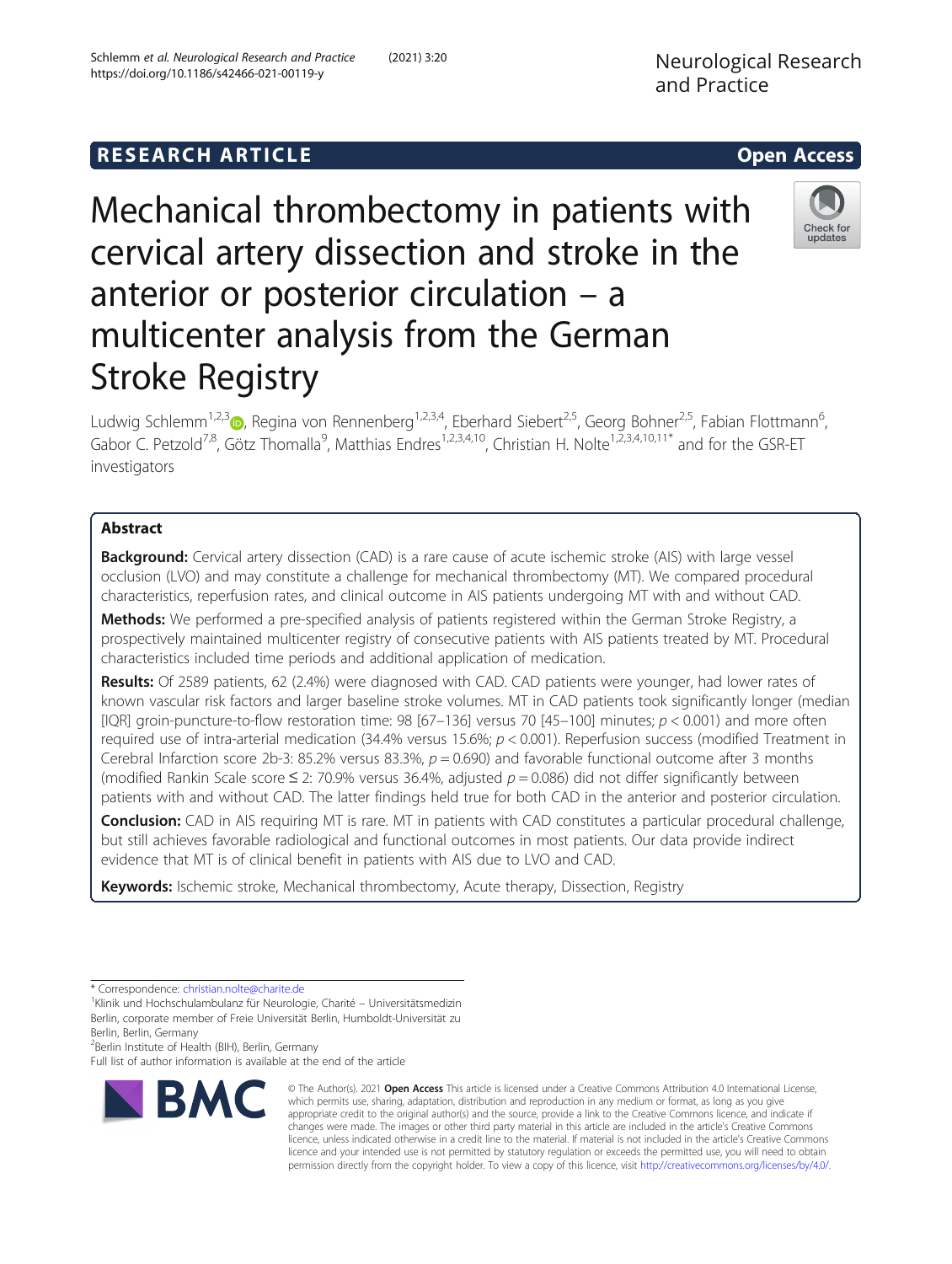## Introduction

#### Background

Mechanical thrombectomy (MT) improves survival and reduces disability in patients with acute ischemic stroke (AIS) due to large vessel occlusion (LVO) of the anterior circulation [[1,](#page-8-0) [2](#page-8-0)]. The majority of LVO originates from cardioembolic or atherosclerotic etiologies [[3](#page-8-0)–[6](#page-8-0)]. Stroke etiology may modify the endovascular treatment effect [\[5](#page-8-0)].

Cervical artery dissection (CAD) represents a rare cause of stroke and is found relatively more often among younger AIS patients and in the aftermaths of minor trauma, such as sport [\[7](#page-8-0)–[10\]](#page-8-0). Presence of CAD may impede access to the occlusion site and thereby negatively affect procedural performance metrics although patients with CAD are on average younger and have lower rates of vascular risk factors. Due to these procedural challenges, CAD may be associated with worse outcome. Similar to the current situation with intravenous thrombolysis [[11\]](#page-8-0), data on the frequency, safety and efficacy of MT in CAD is relatively scarce. Previous reports have focused on comparisons between use of intravenous thrombolysis in comparison to MT [[12](#page-8-0)]. There are no explicit recommendations on whether or not and how to treat patients with CAD with MT [\[13\]](#page-8-0).

#### Aim

In the current study, we aimed to analyze procedural characteristics and radiological and functional outcome in patients with LVO and CAD who were treated with MT as part of routine care in Germany. Separate subgroup analyses were carried out for patients with anterior and posterior circulation stroke.

## Patients and methods

This is a preplanned analysis insofar as a proposal with a detailed analysis plan had been handed in to the steering committee in July 2017. The proposal was approved by the steering committee of the German Stroke Registry – Endovascular Treatment (GSR-ET) in 2017.

#### Data availability

The data that support the findings of this study are available from the corresponding author on reasonable request.

#### Study population

For the current study, we analyzed data from patients enrolled in the GSR-ET between April 2016 and April 2018. Details of the registry have been published previously [[3,](#page-8-0) [14\]](#page-8-0). Briefly, the GSR-ET is an ongoing industry-independent, open-label, academic, prospective, multicenter registry of adult patients (age  $\geq$  18 years) with a diagnosis of AIS due to LVO treated by MT. Patients were recruited from 12 university hospitals and 13 municipal hospitals from all regions of Germany. All data entered into the registry were assessed locally by trained neuroradiologists and neurologists and underwent centrally coordinated quality checks for consistency, plausibility, and completeness [[3,](#page-8-0) [15\]](#page-8-0).

#### Data extraction

The following parameters were extracted from the database: baseline demographic, clinical, and radiological characteristics; procedural characteristics (e.g., number of passages, use of intra-arterial medication, treatment with an extracranial stent); technical outcome (reperfusion success measured by the modified Treatment in Cerebral Infarction [mTICI] scale); functional outcome (National Institutes of Health Stroke Scale [NIHSS] score on day 1 after thrombectomy and on hospital discharge; modified Rankin scale [mRS] score on day 1, at discharge, and on day 90); occurrence of complications; and the presumed etiology of the stroke according to the Trial of Org 10,172 in Acute Stroke Treatment (TOAST) classification [\[16](#page-8-0)]. A diagnosis of CAD was made by local investigators based on imaging results and findings from diagnostic tests according to current guidelines. Reperfusion success was defined as mTICI score 2b-3, favorable outcome as mRS score ≤ 2. Intracranial hemorrhage was defined according to the ECASS II (European Cooperative Acute Stroke Study [part II]) definition and refers to symptomatic intracranial hemorrhage [[17\]](#page-8-0).

#### Statistical analysis

Continuous data are presented as medians and interquartile ranges (IQR), categorical data as percentages. For all parameters of interest, we primarily compared patients with CAD to those without CAD with additional stratification by location of the vessel occlusion (anterior vs. posterior circulation). In addition, we compared patients with CAD and occlusion of a vessel of the anterior circulation to patients with CAD and occlusion of a vessel of the posterior circulation. Baseline parameters, procedural characteristics, and reperfusion rates were compared between groups using Mann-Whitney-U-tests, Pearson chi-squared tests, and univariable ordinal and binary logistic regression analysis. For comparisons of functional outcome parameters (NIHSS score and mRS score), Mann-Whitney tests and univariable regression analyses were used for unadjusted analyses, and analysis of covariance and multivariable regression analyses for adjusted analyses (adjusted for possible confounders that were associated with the grouping variable in univariable analyses and that are known to affect outcome [age, gender, pre-stroke mRS score, medical history, prior antiplatelet and anticoagulation therapy, Alberta Stroke Program Early CT Score (ASPECTS), and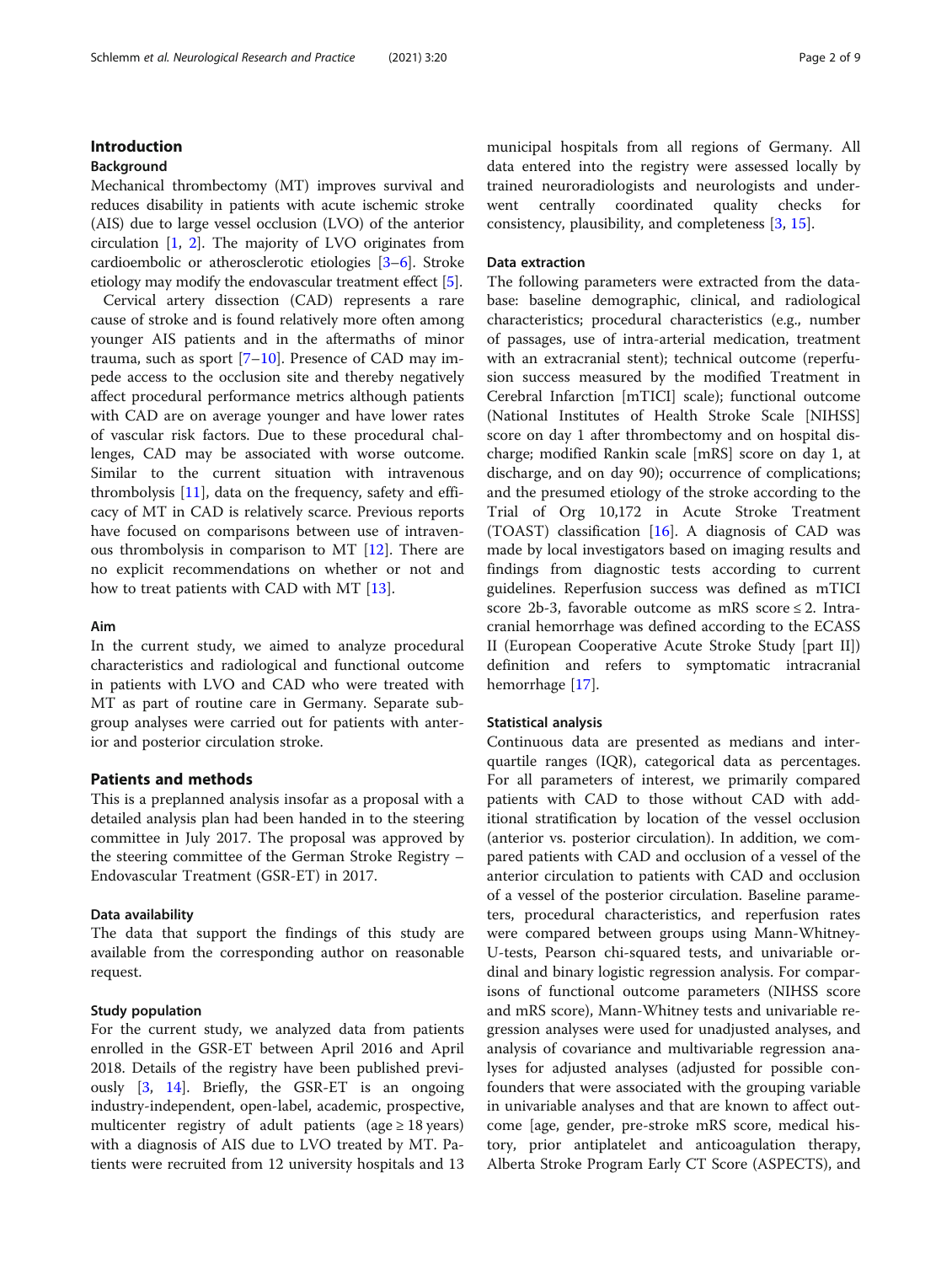location of occluded vessel]). For sensitivity analyses, procedural characteristics and reperfusion rates were also compared with adjustment for potential confounders. A two-sided P-value of.05 was considered statistically significant. Due to the exploratory nature of the analysis, no correction for multiple testing was applied.

## Informed consent and ethics approval

Data collection for the GSR was centrally approved by the Ethics Committee of the Ludwig-Maximilians University, Munich (689–15) as the leading ethics committee. Further approval was obtained from local ethics committees or institutional review boards according to local regulations. In accordance with the institutional review board approval, no informed consent was required because no study-specific procedures were performed and data sampling from patients undergoing MT was already mandated by national law for quality control reasons.

## Results

A total of 2589 patients with AIS and LVO treated with MT were included in the current analysis, of whom 62 (2.4%) had a diagnosis of CAD.

#### Baseline characteristics

Baseline demographic, clinical, and radiological characteristics of patients with CAD and patients with other stroke etiologies are shown in Table [1](#page-3-0). Patients with CAD were significantly younger (median [IQR]; 51 [43– 57] years vs. 76 [65–82] years, P < .001), less often female  $(25.8\% \text{ vs. } 50.9\%, P < .001)$ , and had less pre-stroke disability  $(P < .001)$ . In addition, patients with CAD had lower rates of vascular risk factors and were less often on antiplatelet (17.7% vs. 33.5%,  $P = .009$ ) or anticoagulation medication (1.6% vs. 21.0%,  $P < .001$ ) before stroke. Among patients without CAD, the most common etiology was cardioembolism (51.7%), followed by largeartery atherosclerosis (25.9%) and stroke of undetermined origin (17.5%). Patients with CAD had lower median ASPECTS scores than patients with non-CAD etiologies (8 [6–10] vs. 9 [7–10],  $P = .025$ ), corresponding to larger baseline stroke volumes as detected by CT. Extracranial internal carotid artery stenosis was more common in patients with CAD than in those with other etiologies (46.7% vs. 14.1%, P < .001).

Initial stroke symptom severity (NIHSS score), smoking status, treatment paradigm (direct-to-center vs. dripand-ship), delay between time of symptom onset/time last seen well and admission, and mTICI score before thrombectomy did not differ significantly between patients with and without CAD.

Of 28 patients with CAD and ICA occlusion, 5 patients had a concomitant M1 occlusion, 4 patients a concomitant M2 occlusion, and 1 patient a combined M1/M2 occlusion. Of 11 patients with CAD and VA occlusion, 5 patients had a concomitant BA occlusion, and 1 patient had a combined BA/PCA occlusion.

When comparisons were made within the subgroups of patients with stroke either in the anterior or posterior circulation, very similar between-group differences were present in both subgroups. The observed disparities in gender and in the proportion of internal carotid artery stenosis were only present within the anterior circulation subgroup and differences in pre-stroke medication did not reach statistical significance due to smaller sample sizes.

Limiting the comparisons to patients with either anterior or posterior circulation CAD, patients with anterior circulation CAD had significantly shorter median onsetto-admission times than patients with posterior circulation CAD (87 [54–171] min 262 [63–356] min,  $P = .032$ ). The remaining baseline characteristics did not differ significantly between patients with anterior and posterior circulation CAD (Supplemental Table [I](#page-7-0)).

## Procedural characteristics

Intervention data and treatment time metrics are summarized in Table [2](#page-4-0). Median time from admission to groin puncture and time from groin puncture to flow restoration was significantly longer in patients with CAD than in patients without CAD (90 [56–126] min vs. 71 [46–104] min,  $P = .019$ ; and 98 [67–136] min vs. 70 [45– 100] min, P < .001, respectively). Accordingly, total time from symptom onset (if known) to flow restoration was also significantly longer in the group of patients with CAD (322 [233–435] min vs. 245 [190–322] min,  $P < .001$ ). Use of intra-arterial medication was approximately twice as frequent in the CAD group as in the non-CAD group (34.4% vs. 15.6%,  $P < .001$ ).

Within the subgroups of anterior or posterior circulation stroke only, differences in procedural characteristics according to presence or absence of CAD (additional intra-arterial medication, time intervals) were similar to those in the whole population. The only exception was the rate of intravenous thrombolysis, which was significantly higher in patients with CAD in anterior circulation occlusion (80.0% vs. 55.8%,  $P < .001$ ) but not in posterior circulation occlusion (35.3% vs. 49.3%,  $P =$ .332). Focusing the analysis on patients with CAD only, we found that patients with anterior circulation occlusion were treated with intravenous thrombolysis significantly more often than patients with posterior circulation occlusion (80.0% vs. 35.3%,  $P < .001$ ; Supplemental Table [II](#page-7-0)).

All between-group differences pertaining to procedural characteristics were statistically non-significant in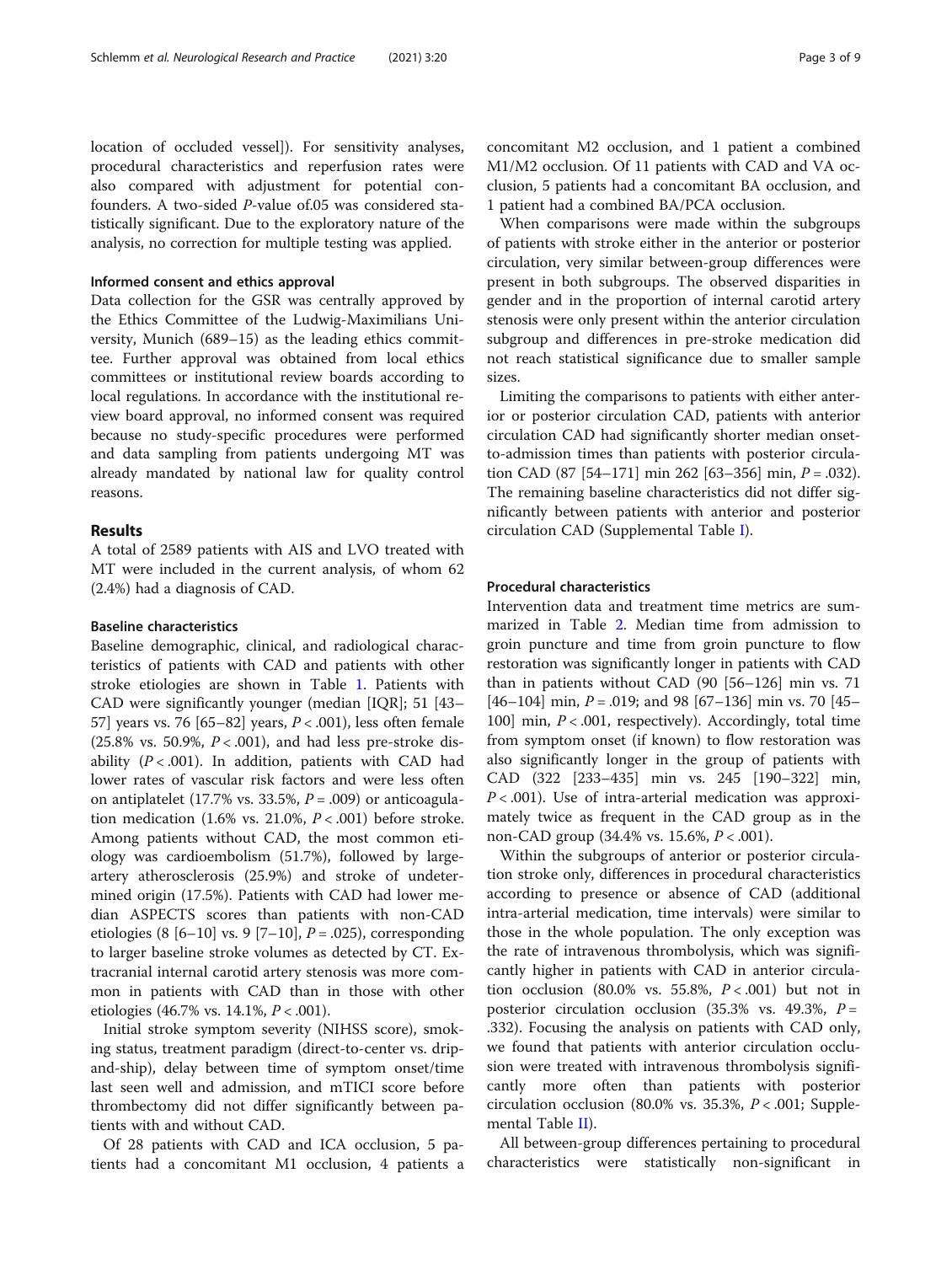## <span id="page-3-0"></span>Table 1 Baseline characteristics

|                                                              | No CAD, n = 2527         | CAD, $n = 62$           | P       |
|--------------------------------------------------------------|--------------------------|-------------------------|---------|
| Demographic                                                  |                          |                         |         |
| Age - years, median (IQR), n                                 | 76 (65-82), n = 2527     | 51 (43-57), $n = 62$    | < .001  |
| Female, % (n)                                                | 50.9% (1286)             | 25.8% (16)              | < .001  |
| Pre-stroke mRS, % (n)                                        |                          |                         |         |
| 0                                                            | 68.0% (1652)             | 95.2% (59)              | < 0.001 |
| 1                                                            | 12.8% (310)              | $0\%$ (0)               |         |
| 2                                                            | 8.3% (201)               | $3.2\%$ (2)             |         |
| 3                                                            | 6.0% (145)               | $1.6\%$ (1)             |         |
| 4                                                            | 3.5% (86)                | $0\%$ (0)               |         |
| 5                                                            | 1.4% (35)                | $0\%$ (0)               |         |
| Current smoking, % (n)                                       | 15.0% (332)              | 24.1% (13)              | .160    |
| Clinical                                                     |                          |                         |         |
| NIHSS, median (IQR), n                                       | 15 (10-19), $n = 2527$   | $14(7-17)$ , n = 62     | .107    |
| Medical history, % (n)                                       |                          |                         |         |
| Hypertension                                                 | 76.8% (1925)             | 25.8% (16)              | < .001  |
| Diabetes mellitus                                            | 21.3% (535)              | $4.8\%$ (3)             | < .001  |
| Dyslipidemia                                                 | 34.1% (854)              | 17.7% (11)              | .006    |
| Atrial fibrillation                                          | 41.9% (1049)             | $1.6\%$ (1)             | < .001  |
| Medication, % (n)                                            |                          |                         |         |
| Antiplatelet                                                 | 33.5% (822)              | 17.7% (11)              | .009    |
| Anticoagulation                                              | 21.0% (515)              | $1.6\%$ (1)             | < .001  |
| Etiology, % (n)                                              |                          |                         |         |
| Cardioembolism                                               | 51.7% (1307)             |                         |         |
| Dissection                                                   |                          | 100.0% (62)             |         |
| Large-artery atherosclerosis                                 | 25.9% (654)              |                         |         |
| Small-vessel occlusion                                       | $0.0\%$ (1)              |                         |         |
| Stroke of other determined etiology                          | 4.8% (122)               |                         |         |
| Stroke of undetermined etiology                              | 17.5% (443)              |                         |         |
| Direct-to-center, % (n)                                      | 52.0% (1313)             | 54.8% (34)              | .701    |
| Symptom onset known, % (n)                                   | 61.5% (1553)             | 74.2% (46)              | .047    |
| Time from symptom onset to admission - min, median (IQR), n  | 127 (59-206), $n = 1553$ | 119 (54–185), $n = 46$  | .728    |
| Time from last-seen-well to admission - min, median (IQR), n | 357 (202–685), $n = 974$ | 283 (200-339), $n = 16$ | .163    |
| Radiological                                                 |                          |                         |         |
| ASPECTS, median (IQR), n                                     | $9(7-10)$ , $n = 1904$   | $8(6-10)$ , $n = 37$    | .025    |
| Occluded vessel, % (n)                                       |                          |                         |         |
| ICA                                                          | 24.5% (614)              | 45.2% (28)              | < .001  |
| MCA, M1                                                      | 56.7% (1423)             | 29.0% (18)              | < .001  |
| MCA, M2                                                      | 17.7% (444)              | 19.4% (12)              | .420    |
| ACA                                                          | 2.5% (62)                | $0.0\%$ (0)             | .403    |
| BA                                                           | 10.2% 255)               | 19.4% (12)              | .032    |
| VA                                                           | 1.7% (42)                | 17.7% (11)              | < .001  |
| PCA                                                          | 2.2% (55)                | $1.6\%$ (1)             | 1.000   |
| mTICI before thrombectomy, % (n)                             |                          |                         |         |
| 0                                                            | 85.9% (2088)             | 86.7% (52)              | .801    |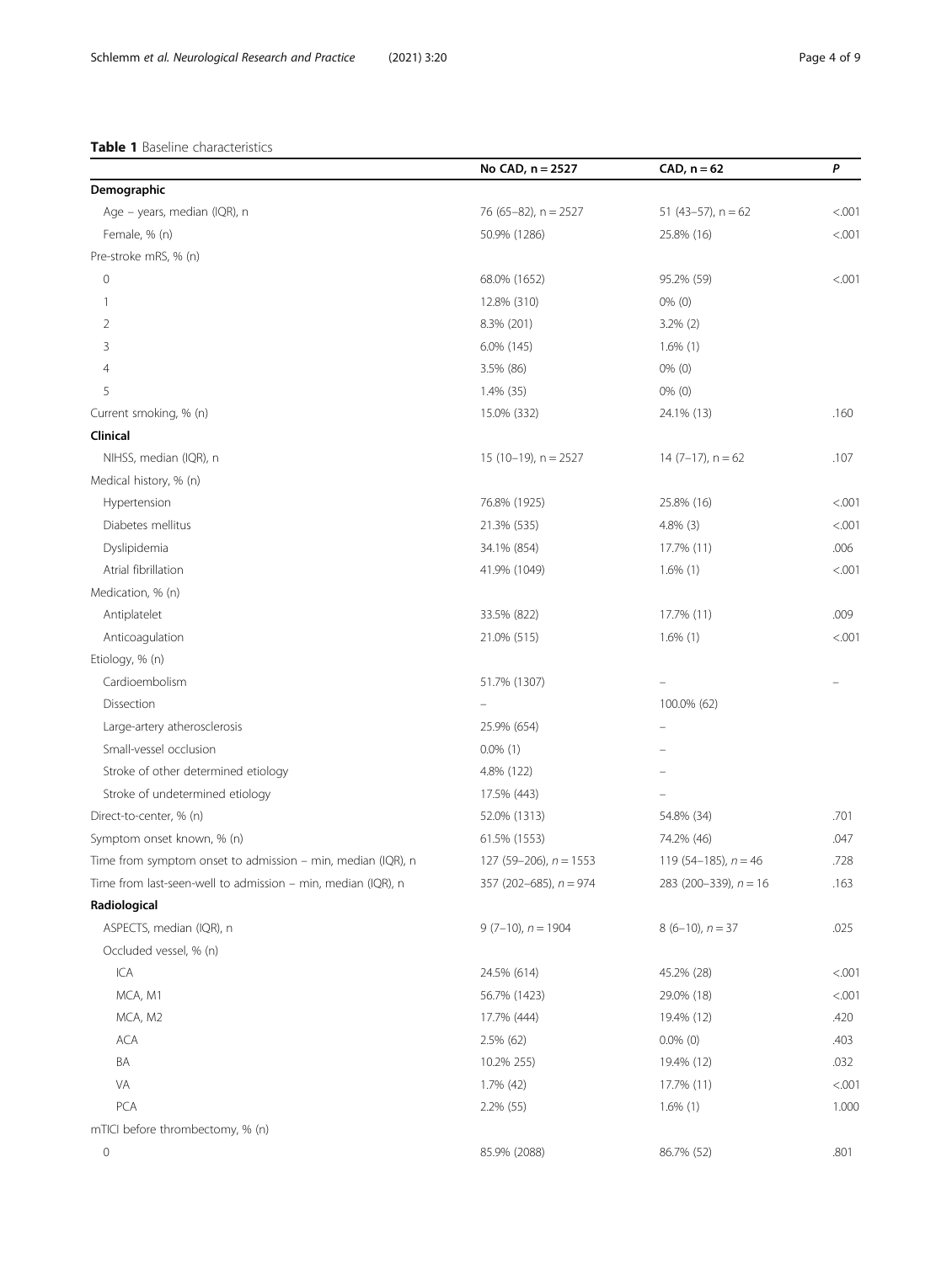<span id="page-4-0"></span>

|                                                                                               | No CAD, $n = 2527$ | $CAD, n = 62$ | D      |
|-----------------------------------------------------------------------------------------------|--------------------|---------------|--------|
|                                                                                               | 4.8% (117)         | $5.0\%$ (3)   |        |
| 2a                                                                                            | $2.1\%$ (50)       | $1.7\%$ (1)   |        |
| 2 <sub>b</sub>                                                                                | $3.1\%$ (75)       | $5.0\%$ (3)   |        |
|                                                                                               | 4.2% (102)         | $1.7\%$ (1)   |        |
| Extracranial ICA stenosis (> 70%)<br>ipsilateral to intracranial vessel<br>occlusion, % (n/n) | 14.1% (334)        | 46.7% (28)    | < .001 |

CAD stands for cervical artery dissection, IQR Interquartile range, mRS Modified Rankin scale, NIHSS National Institutes of Health Stroke Scale, ASPECTS Alberta Stroke Program Early CT Score, ICA Internal carotid artery, ACA Anterior cerebral artery, BA Basilar artery, VA Vertebral artery, PCA Posterior cerebral artery, mTICI Modified Treatment in Cerebral Infarction

sensitivity analyses considering the differences in baseline characteristics as potential confounders.

## Reperfusion rates

Reperfusion after MT quantified on the mTICI score did not differ significantly between patients with and without CAD (Table [3\)](#page-5-0). No differences were observed within or between the subgroups of patients with anterior or posterior circulation stroke (Supplemental Table [III\)](#page-7-0).

## Adverse events

Frequency of adverse events did not differ between patients with or without CAD, neither in the whole population nor in the subgroups confined to anterior or posterior circulation stroke. Rates of intracranial

Table 2 Procedural characteristics

hemorrhage, vasospasm and recurrent stroke were below 5% each (Table [4,](#page-5-0) Supplemental Table [IV\)](#page-7-0).

## Functional outcome

In unadjusted analyses, follow-up NIHSS scores and mRS scores were nominally lower in patients with CAD as compared to patients without CAD indicating better recovery and less severe functional disability. After adjustment for differences in baseline characteristics (younger age and better pre-stroke functional status in CAD patients), these differences were no longer statistically significant. (Table [5,](#page-6-0) Supplemental Table [V\)](#page-7-0). Patients with CAD had similarly high probabilities of a favorable outcome at 90 days irrespective of whether the

|                                                                                         | No CAD, n = 2527          | $CAD, n = 62$           | P       |
|-----------------------------------------------------------------------------------------|---------------------------|-------------------------|---------|
| Intervention                                                                            |                           |                         |         |
| Treatment with intravenous thrombolysis, % (n)                                          | 55.6% (1393)              | 67.7% (42)              | .069    |
| Anesthesia, % (n)                                                                       |                           |                         |         |
| Conscious sedation                                                                      | 30.2% (733)               | 21.0% (13)              | .281    |
| Beginning with conscious sedation, switch to general anesthesia                         | 3.7% (90)                 | $4.8\%$ (3)             |         |
| Primary general anesthesia                                                              | 66.1% (1602)              | 74.2% (46)              |         |
| Number of passages, median (IQR), n                                                     | 2 $(1-3)$ , n = 2527      | 2 $(1-3)$ , n = 62      | .377    |
| Intra-arterial medication, % (n)                                                        | 15.6% (387)               | 34.4% (21)              | < 0.001 |
| Additional heparin bolus given, % (n)                                                   | 13.3% (303)               | 27.1% (16)              | .006    |
| Concomitant stenting of > 70% ipsilateral extracranial ICA stenosis (if present), % (n) | 70.0% (231)               | 64.3% (18)              | .527    |
| <b>Time intervals</b>                                                                   |                           |                         |         |
| Known symptom onset                                                                     |                           |                         |         |
| Time from symptom onset to flow restoration - min, median (IQR), n                      | 245 (190-322), $n = 1553$ | 322 (233-435), $n = 46$ | < 0.001 |
| Unknown symptom onset                                                                   |                           |                         |         |
| Time from last-seen-well to flow restoration - min, median (IQR), n                     | 520 (352-833), $n = 974$  | 466 (385-524), $n = 16$ | .657    |
| Known and unknown symptom onset                                                         |                           |                         |         |
| Time from admission to i.v. thrombolysis - min, median (IQR), n                         | $21$ (-76-35), n = 2527   | $17$ (-71-30), n = 62   | .518    |
| Time from admission to groin puncture - min, median (IQR), n                            | 71 (46-104), $n = 2527$   | 90 (56-126), $n = 62$   | .019    |
| Time from groin puncture to flow restoration - min, median (IQR), n                     | 70 (45-100), $n = 2527$   | 98 (67-136), $n = 62$   | < 0.001 |

CAD stands for Cervical artery dissection, IQR Interquartile range, ICA Internal carotid artery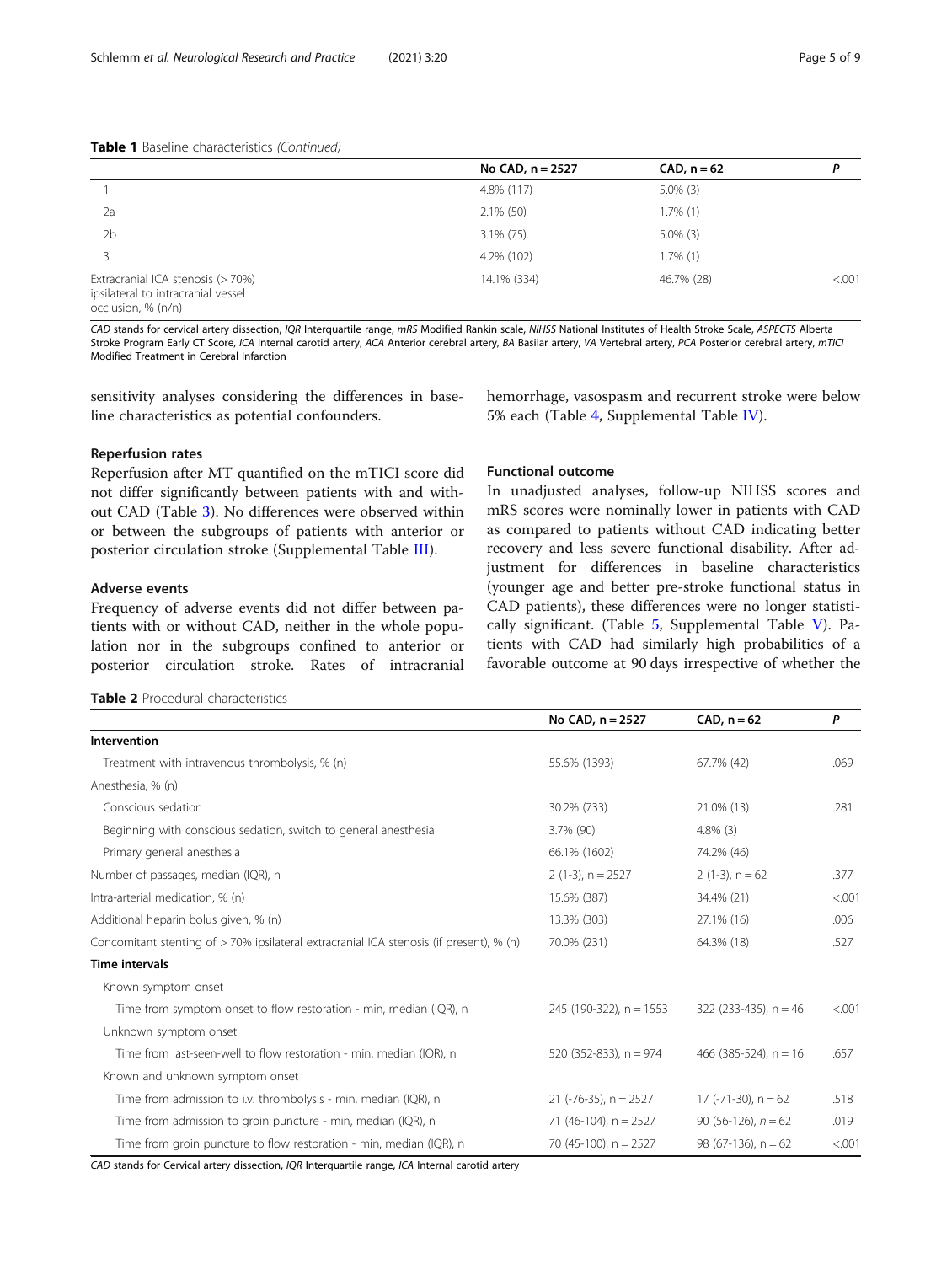#### <span id="page-5-0"></span>Table 3 Reperfusion outcome

|                | No CAD, $n = 2527$              | CAD, $n = 62$ | Р    |
|----------------|---------------------------------|---------------|------|
|                | mTICI after thrombectomy, % (n) |               |      |
| $\Omega$       | 9.0% (224)                      | $4.9\%$ (3)   | .116 |
|                | 1.9% (48)                       | $0.0\%$ (0)   |      |
| 2a             | 5.7% (141)                      | $9.8\%$ (6)   |      |
| 2 <sub>b</sub> | 35.6% (881)                     | 54.1% (33)    |      |
| 3              | 47.7% (1182)                    | 31.1% (19)    |      |
| $2b-3$         | 83.3% (2063)                    | 85.2% (52)    | .690 |
|                |                                 |               |      |

CAD stands for cervical artery dissection, mTICI Modified Treatment in Cerebral Infarction

occlusion was in the anterior or posterior circulation  $(72.5\% \text{ vs. } 66.7\%, P = .856).$ 

We performed an additional post-hoc exploratory analysis of the association between treatment with intravenous thrombolysis and outcome in patients with CAD. Adjusting for age, sex, and baseline NIHSS score, we found no significant association for the endpoints NIHSS score at 24 h and at discharge, and  $mRS \le 2$  score at 24 h and at discharge (P values .707, .530, .252, and .760, respectively). Intravenous thrombolysis was associated with a higher probability of favorable functional outcome at 90 days (31 of 38 [82%] versus 8 of 17 [47%], odds ratio 20.8, 95% confidence interval 2.6 to 168;  $P = .004$ ).

#### **Discussion**

CAD is a rare challenge in MT for AIS with LVO found in 62 of 2589 (2.4%) patients in our large, multicenter registry of academic and non-academic centers mirroring real-world practice in Germany.

With respect to demographics and in line with previous studies, CAD patients in our registry were younger and had lower rates of cardiovascular comorbidities [\[10](#page-8-0)]. These characteristics should entail a good prognosis. However, imaging revealed more severe early ischemic changes (as assessed by ASPECTS score) in CAD patients. Lower ASPECTS score may mirror the lack of time to develop cerebral circulation collaterals in time,

as arterial dissection is an acute process. Worse collaterals status is independently associated with larger infarct size [\[18\]](#page-8-0). Lower ASPECTS may also mirror the higher frequency of ipsilateral carotid stenosis in anterior circulation CAD patients possibly impairing perfusion pressure. Moreover, the median time delay between symptom onset and flow restoration was longer in CAD patients, which is also associated with worse outcome [[19\]](#page-8-0). This longer time delay was at least in part attributable to a longer time period between groin puncture and flow restoration. The latter may reflect that intervention in CAD patients is more demanding, particularly since patients with CAD were younger than patients without CAD and were therefore less likely to have tortuous vessels or high atherosclerotic burden meaning that the CAD itself presumably challenged the interventionalist. The finding that CAD patients received intra-arterial medication more frequently, too, supports the notion of a more demanding intervention in CAD patients.

Nevertheless, despite more severe early ischemic changes on imaging and longer procedural time periods, both radiological (reperfusion) and adjusted functional outcome did not differ significantly between patients with and without CAD. Adverse events did not occur more frequently in CAD patients. The disadvantageous imaging and time parameters may have been balanced by the younger age of CAD patients which is a major indicator for better outcome [\[20,](#page-8-0) [21\]](#page-8-0). Previous data did not appear to be as positive for AIS patients with CAD as found by our real-world data. A post-hoc analysis of the MR CLEAN trial intervention arm and MR CLEAN Registry revealed reperfusion rates that appeared to be lower than those found in our registry (47–58% in MR CLEAN versus 79–84% in our registry) [[22\]](#page-8-0). Other studies examined smaller study populations or did not compare anterior and posterior circulation stroke.

Besides a longer time delay between groin puncture and flow restoration, we also observed a significantly longer delay between admission and groin puncture in patients with CAD. Possible explanations for this

Table 4 Adverse events

|                                     | No CAD, $n = 2527$ | $CAD, n = 62$ | P            |
|-------------------------------------|--------------------|---------------|--------------|
| Any adverse events, % (n)           | 13.4% (334)        | 12.9% (8)     | 1.000        |
| Device malfunction                  | $0.3\%$ (8)        | $0.0\%$ (0)   | $\cdot^a$    |
| Dissection/perforation              | 2.8% (70)          | $4.8\%$ (3)   | a            |
| Clot migration/embolism             | $3.1\%$ (78)       | $4.8\%$ (3)   | a            |
| Intracerebral hemorrhage            | $2.2\%$ (55)       | $0.0\%$ (0)   | a<br>$\cdot$ |
| Vasospasm                           | $2.6\%$ (65)       | $4.8\%$ (3)   | a            |
| New persistent neurological deficit | $0.0\%$ (2)        | $0.0\%$ (0)   | a            |
| New transient neurological deficit  | $0.0\%$ (1)        | $0.0\%$ (0)   | a            |

<sup>a</sup> No P-value estimated due to low numbers. CAD stands for cervical artery dissection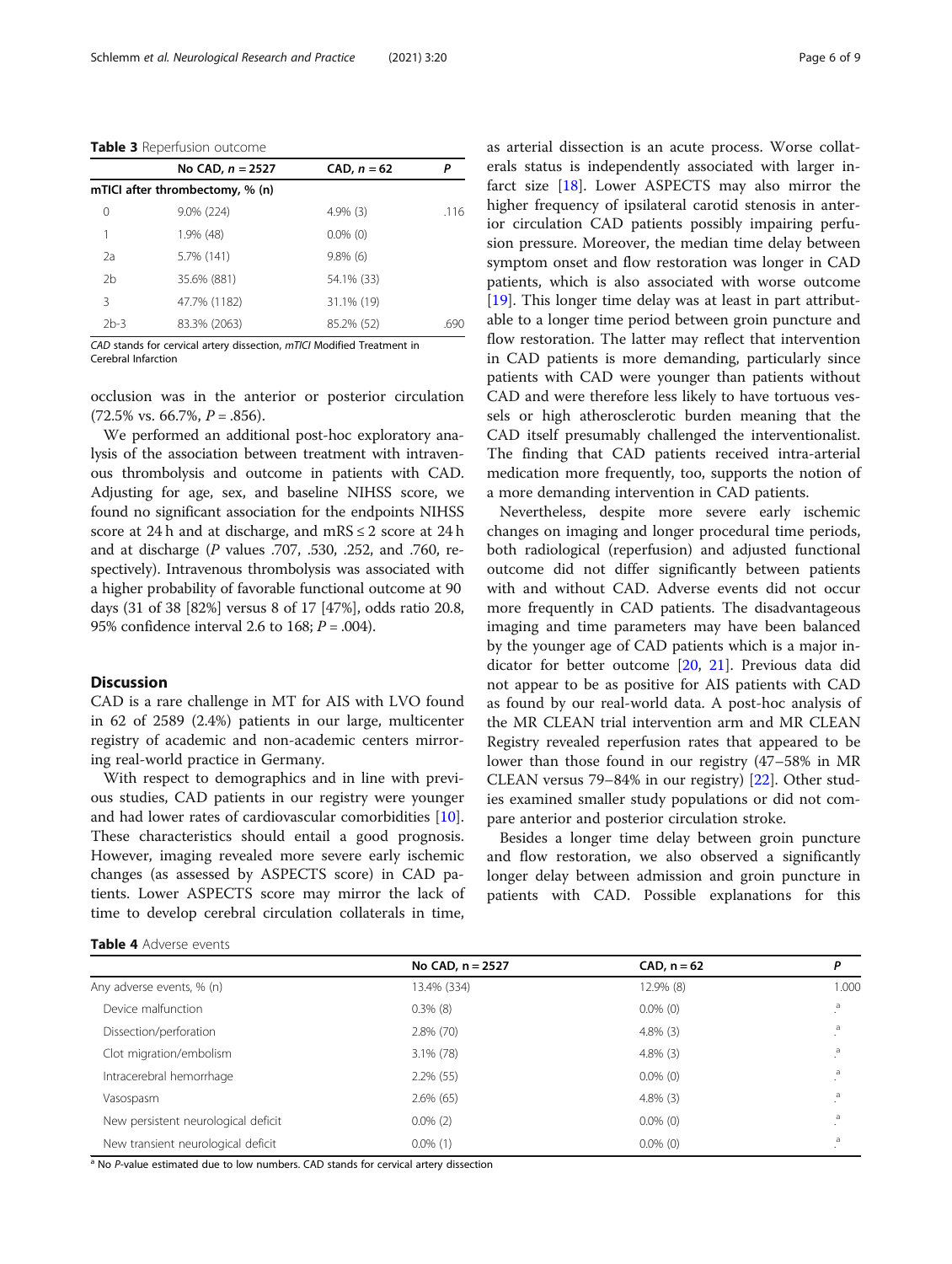## <span id="page-6-0"></span>Table 5 Functional outcome

|                                     | No CAD, n = 2527      | CAD, $n = 62$           | Parameter estimate<br>$(95\% \text{ Cl})^a$                         | Pcrude<br>$P_{\text{adj}}$              |
|-------------------------------------|-----------------------|-------------------------|---------------------------------------------------------------------|-----------------------------------------|
| After 24 h                          |                       |                         |                                                                     |                                         |
| NIHSS after 24 h, median (IQR), n   | 10 (4-20), $n = 2527$ | 6.5 $(2-15)$ , $n = 62$ | b, c<br>$-1.39$ (-4.85-2.06) <sup>d</sup>                           | $.010^{b}$<br>$.428^{\rm d}$            |
| mRS score after 24 h, % (n)         |                       |                         |                                                                     |                                         |
| $\mathbf 0$                         | 2.8% (60)             | 10.5% (6)               | $0.60$ $(0.13 - 1.07)^{b}$<br>$-0.04$ ( $-0.71$ -0.63) <sup>d</sup> | .013 <sup>b</sup><br>.901 <sup>d</sup>  |
| $\overline{1}$                      | $6.1\%$ (133)         | 12.3% (7)               |                                                                     |                                         |
| $\overline{2}$                      | 8.7% (190)            | $7.0\%$ (4)             |                                                                     |                                         |
| 3                                   | 13.1% (286)           | 14.0% (8)               |                                                                     |                                         |
| $\overline{4}$                      | 18.0% (391)           | 14.0% (8)               |                                                                     |                                         |
| 5                                   | 50.5% (1100)          | 42.1% (24)              |                                                                     |                                         |
| 6                                   | $0.8\%$ (17)          | $0.0\%$ (0)             |                                                                     |                                         |
| $\leq$ 2                            | 17.6% (383)           | 29.8% (17)              | $-0.69$ $(-1.27 - 0.11)^{b}$<br>$0.35$ (-0.60-1.30) <sup>d</sup>    | .020 <sup>b</sup><br>.472 <sup>d</sup>  |
| At discharge                        |                       |                         |                                                                     |                                         |
| NIHSS at discharge, median (IQR), n | $6(2-13)$ , n = 2527  | $3(0-10)$ , n = 62      | b, c<br>0.23 $(-3.05-3.52)$ <sup>d</sup>                            | .003 <sup>b</sup><br>.889 <sup>d</sup>  |
| mRS score at discharge, % (n)       |                       |                         |                                                                     |                                         |
| $\mathbf 0$                         | 8.2% (202)            | 20.0% (12)              | $0.95$ $(0.50-1.40)^{b}$                                            | < 0.001<br>.403 <sup>d</sup>            |
| -1                                  | 12.0% (296)           | 21.7% (13)              | $0.26$ (-0.34-0.86) <sup>d</sup>                                    |                                         |
| 2                                   | 11.6% (286)           | $10.0\%$ (6)            |                                                                     |                                         |
| 3                                   | 13.6% (336)           | 16.7% (10)              |                                                                     |                                         |
| 4                                   | 17.0% (420)           | 10.0% (6)               |                                                                     |                                         |
| 5                                   | 21.7% (534)           | 16.7% (10)              |                                                                     |                                         |
| 6                                   | 15.8% (390)           | $5.0\%$ (3)             |                                                                     |                                         |
| $\leq$ 2                            | 31.8% (784)           | 51.7% (31)              | $-0.83$ ( $-1.34 - -0.32$ ) <sup>b</sup><br>0.20 $(-0.55 - 0.96)^d$ | .002 <sup>b</sup><br>.599 <sup>d</sup>  |
| After 90 days                       |                       |                         |                                                                     |                                         |
| mRS score after 90 days, % (n)      |                       |                         |                                                                     |                                         |
| $\mathbf 0$                         | 11.7% (260)           | 18.2% (10)              | 1.06 $(0.59 - 1.53)^{b}$                                            | < 001 <sup>b</sup>                      |
| $\mathbf{1}$                        | 14.3% (318)           | 32.7% (18)              | 0.29 $(-3.5 - 0.94)$ <sup>d</sup>                                   | .372 <sup>d</sup>                       |
| $\overline{2}$                      | 10.4% (232)           | 20.0% (11)              |                                                                     |                                         |
| 3                                   | 12.4% (275)           | $5.5\%$ (3)             |                                                                     |                                         |
| $\overline{4}$                      | 12.7% (283)           | $9.1\%$ (5)             |                                                                     |                                         |
| 5                                   | 10.2% (226)           | $9.1\%$ (5)             |                                                                     |                                         |
| 6                                   | 28.4% (632)           | $5.5\%$ (3)             |                                                                     |                                         |
| $\leq$ 2                            | 36.4% (810)           | 70.9% (39)              | $-1.45$ (-2.04 - -0.86) <sup>b</sup><br>$-0.74$ $(-1.59 - 0.10)^d$  | < 001 <sup>b</sup><br>.086 <sup>d</sup> |

<sup>a</sup>Parameter estimates and 95% confidence intervals derived from univariate general linear (NIHSS score), ordinal (mRS distributions), or binary (dichotomized mRS score) regression models; the reference category is formed by patients with CAD. <sup>b</sup> Unadjusted models <sup>c</sup> No parameter estimate derived from from Mann-Whitney test. <sup>d</sup> Analysis adjusted for age, gender, pre-stroke modified Rankin scale score, medical history, prior medication, Alberta Stroke Program Early CT Score, and location of occluded vessel. CAD stands for cervical artery dissection; IQR, interquartile range; mRS, modified Rankin scale; NIHSS, National Institutes of Health Stroke Scale

observation may include a) less streamlined diagnostic and decision making processes in patients with younger age, i.e. a demographic characteristic not usually associated with a diagnosis of stroke, or b) therapeutic

uncertainty once a decision of ischemic stroke due to LVO in the presence of CAD is made.

Additional post-hoc analyses indicated that bridging intravenous thrombolysis may be associated with better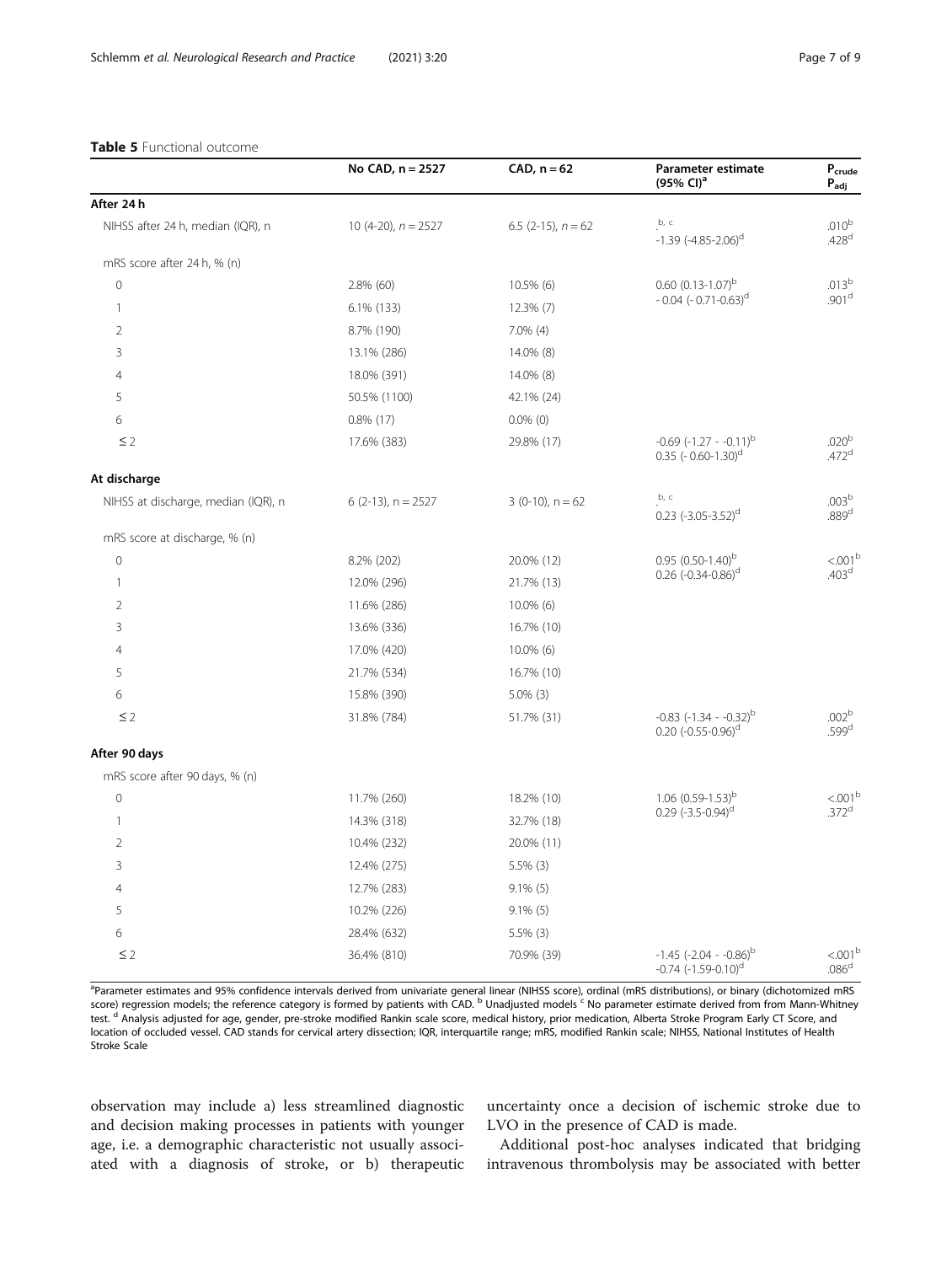<span id="page-7-0"></span>functional outcome at 90 days in patients with CAD undergoing MT. While the non-randomized design, the lack of effect in respect to the other functional outcome endpoints, and modest sample size limit the external validity of this observation, it provides reassurance for thrombolytic treatment in this clinical context; further studies are, however, warranted.

To our knowledge, our study is the first to analyze MT in stroke patients with CAD in the posterior circulation separately. Although limited by a relatively small number of patients ( $n = 17$ ), our data provide evidence that support the use of MT for eligible AIS patients with CAD and occlusion within the posterior circulation. In our sample, successful reperfusion (mTICI grade 2b-3) could be achieved in 17/17 patients, adverse events were rare, and most patients (66.6%) were functionally independent after 3 months.

All this should encourage the treating physicians to perform MT in patients with AIS due to LVO in both the anterior as well as the posterior circulation.

We are aware of the following limitations. First, although our data were derived from a large prospective registry, the number of patients with CAD included in the analysis  $(N = 62)$  was only moderate which could have limited the study's ability to detect existing between-group differences (type 2 error). Given the low prevalence of CAD among stroke patients in general, collaborative efforts combining data from multiple registries might be helpful in the future. Second, although data checks were conducted at each hospital to ensure complete documentation, we cannot rule out selection bias entirely. Third, management of CAD patients occurred according to current guidelines; however, there was no common protocol for the management of CAD patients executed identically by all hospitals. We therefore do not have detailed data on the order of different maneuvers performed (for example stenting first versus embolectomy first) or the precise peri-interventional antiplatelet regimen used. Registries collecting these information in greater detail will be of benefit for further analyses in the future. Fourth, information about the location of CAD was limited to anterior versus posterior circulation; no information was available regarding the affected vessel or the extent of the dissection. Fifth, we did not assess pc-ASPECTS in posterior circulation occlusion, although pc-ASPECTS would have given a more precise marker of early ischemic changes in these patients. Finally, only presence (or absence) of carotid stenosis was known but not its exact severity in terms of degree, its pathophysiologic origin, and whether or not it was causal to the stroke. However, we assume that the majority of relatively young patients with CAD would not have severe pre-existing atherosclerotic ICA stenosis.

#### Conclusion

In conclusion, our analysis demonstrates that AIS patients with LVO due to CAD represent a distinct patient population that poses specific therapeutic challenges for the clinician and the interventionalist. In spite of more severe early ischemic changes on imaging, longer procedure times and higher requirement for concomitant intra-arterial medical treatment, functional outcome does not appear worse than in patients without CAD in both the anterior and posterior circulation. Future studies should aim to identify modifiable contributors to treatment delay in patients with CAD.

#### Supplementary Information

The online version contains supplementary material available at [https://doi.](https://doi.org/10.1186/s42466-021-00119-y) [org/10.1186/s42466-021-00119-y](https://doi.org/10.1186/s42466-021-00119-y).

Additional file 1 Supplemental Table I Baseline characteristics in subgroups of patients with anterior or posterior circulation occlusion. **Supplemental Table II** Procedural characteristics in subgroups of patients with anterior or posterior circulation occlusion. Supplemental Table III Reperfusion outcomes in subgroups of patients with anterior or posterior circulation occlusion. Supplemental Table IV Adverse events in subgroups of patients with anterior or posterior circulation occlusion. **Supplemental Table V** Functional outcome in subgroups of patients with anterior or posterior circulation occlusion.

#### Acknowledgments

LS is participant in the BIH-Charité Clinical Scientist Program funded by the Charité – Universitätsmedizin Berlin and the Berlin Institute of Health.

#### Authors' contributions

CHN designed and conceived the study. LS performed the statistical analyses and wrote the first draft of the manuscript. All authors contributed to patient recruitment and data collection, were involved in interpretation of the data, critically reviewed and edited the manuscript for intellectual content and approved the final version of the manuscript.

#### Funding

None.

#### Availability of data and materials

The data that support the findings of this study are available from the corresponding author on reasonable request.

#### **Declarations**

#### Ethics approval and consent to participate

Data collection for the GSR was centrally approved by the Ethics Committee of the Ludwig-Maximilians University, Munich (689–15) as the leading ethics committee. Further approval was obtained from local ethics committees or institutional review boards according to local regulations.

#### Consent for publication

In accordance with the institutional review board approval, no informed consent was required because no study-specific procedures were performed and data sampling from patients undergoing MT was already mandated by national law for quality control reasons.

#### Competing interests

LS reports lecture fees from Daiichi Sankyo, outside of the submitted work. FF reports consulting fees from Eppdata, outside of the submitted work. GCP reports consulting fees or fees as lecturer from Bayer, Boehringer Ingelheim, Bristol-Myers Squibb and Pfizer, all outside of the submitted work.